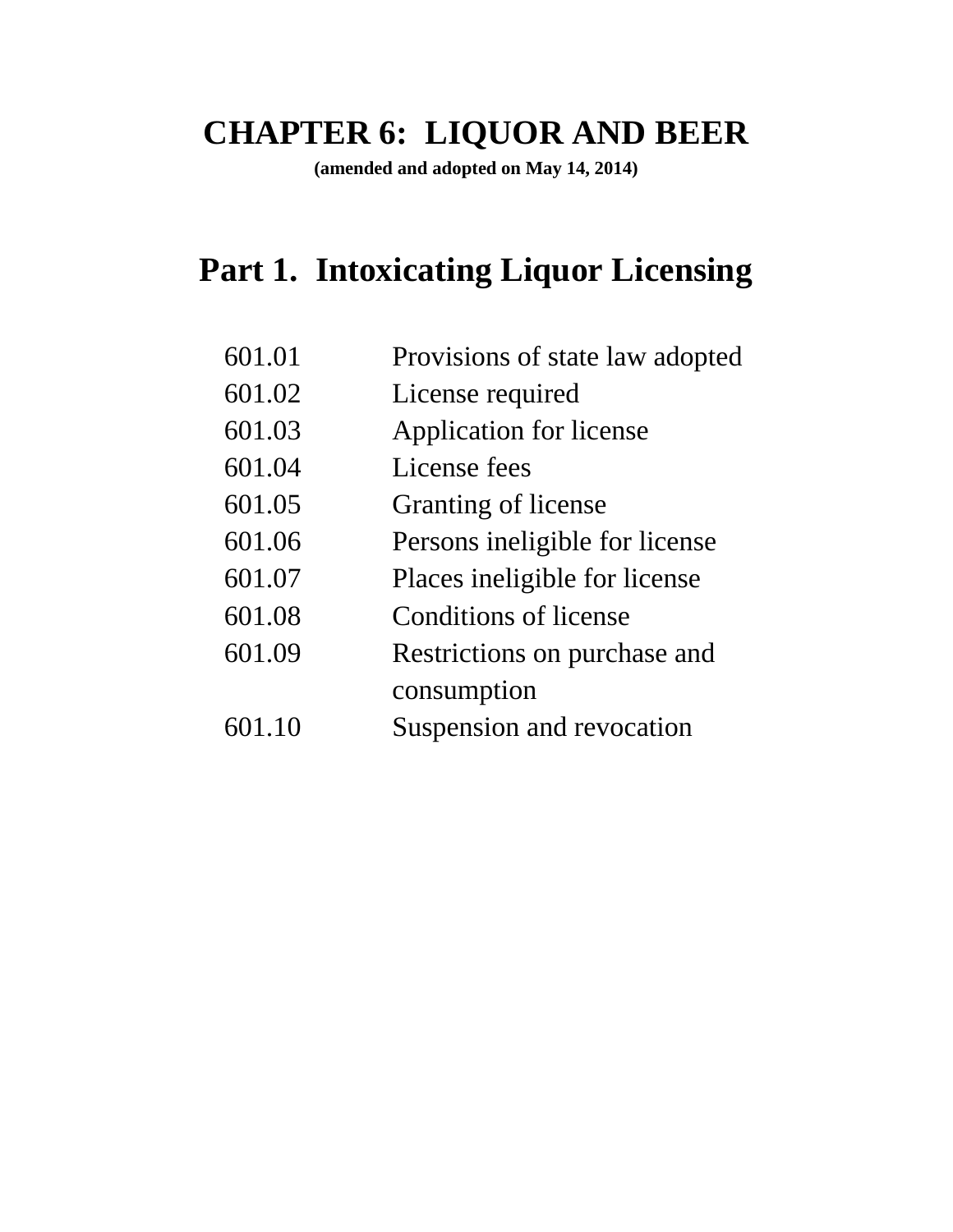#### **Part 1. Intoxicating Liquor Licensing**

**601.01. Provision of state law adopted.** The provisions of Minn. Stat. Chapter 340A, relating to the definition of terms, licensing, consumption, sales, financial responsibility of licensees, hours of sale, and all other matters pertaining to the retail sale, distribution, and consumption of intoxicating liquor are adopted and made a part of this ordinance as if set out in full.

#### **601.02. License required**.

**Subd. 1. General requirement.** No person, except a wholesaler or manufacturer to the extent authorized under state license, shall directly or indirectly deal in, sell, or keep for sale in the city any intoxicating liquor without a license to do so as provided in this ordinance. Liquor licenses shall be of five kinds: on-sale, temporary on-sale, on-sale wine, off-sale, and club license.

**Subd. 2. On-sale licenses.** On-sale licenses shall be issued only to hotels, clubs, restaurants, and exclusive liquor stores, and shall permit on-sale of liquor only.

**Subd. 3. On-sale wine licenses.** "on-sale wine licenses shall be issued only to restaurants meeting the qualification of Minn. Stat. 340A.404, Subd. 5, and shall permit only the sale of wine not exceeding 14percent alcohol by volume, for consumption on the licensed premises only, in conjunction with the sale of food."

**Subd. 4. Temporary on-sale license.** Subject to the approval of the commissioner of public safety, temporary on-sale licenses shall be issued only to clubs or charitable religious or other non-profit organizations in existence for at least three years. A temporary license authorizes the on-sale of intoxicating liquor in connection with a social event within the city sponsored by the license and subject to restrictions imposed by the state liquor act.

**Subd. 5. Off-sale licenses.** Off-sale licenses shall be issued only to drug stores, bars, taverns, and exclusive liquor stores and shall permit off-sales of liquor only.

**Subd. 6. Special club licenses.** Special club licenses shall be issued only to incorporated clubs or congressionally chartered veterans' organizations which have been in existence at least three years.

### **601.03. Application for license.**

**Subd. 1. Form.** Every application for a license to sell liquor shall state the name of the applicant, the applicant's age, representation as to the applicant's character (with such references as the council may require), citizenship, the type of license applied for, the business in connection with which the proposed license will operate and its location, whether the applicant is owner and operator of the business, how long the applicant has been in that business at that place, and such other information as the council may require from time to time. Every application shall also include a copy of each summons received by the applicant under Minn. Stat. 340A.802 during the preceding year. In addition to containing such information, the application shall be in the form prescribed by the bureau of criminal apprehension and shall be verified and filed with the city clerk. No person shall make a false statement in an application.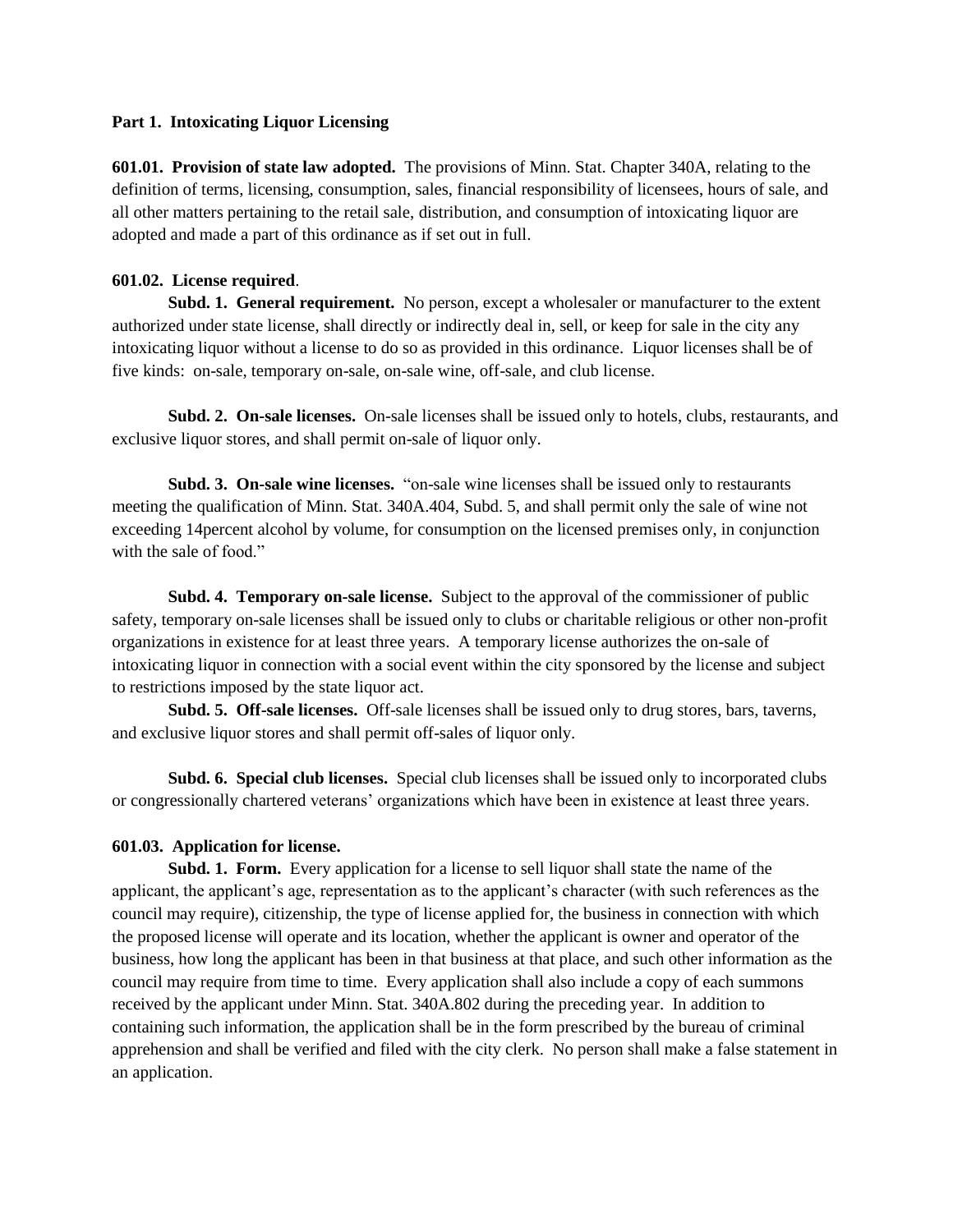**Subd. 3. Financial responsibility.** No liquor license may be issued, maintained, or renewed unless the applicant demonstrates proof of financial responsibility as defined in Minn. Stat. 340A.409 with regard to liability under the statutes, Section 340A.801. such proof shall be filed with commissioner of public safety. Any liability insurance policy filed as proof of financial responsibility under this subdivision shall conform to Minn. Stat. 340A.409.

**Subd. 4. Approval of security.** Liability insurance policies required by this ordinance but not by state law shall be approved by the city attorney. Operation of licensed business with having on file with city at all times effective security as required in Subd. 3 is a cause for revocation of the license.

#### **601.04. License fees.**

**Subd. 1. Fees.** The annual fees shall be set forth by the current fee schedule adopted each year, for a liquor license, including on-sale license, temporary on-sale license, on-sale wine license, off-sale license, license for Sunday sales.

**Subd. 2. Payment.** Each application for a license shall be accompanied by a receipt from the city treasurer for payment in full of the license fee and fixed investigation fee required under Section 5, Subd. 1, if any. All fees shall be paid into the general fund. If an application for a license is rejected, the treasurer shall refund the amount paid as the license fee.

**Subd. 3. Term; pro rata fee.** Each license shall be issued for a period of one year except that if the application is made during the license year, a license may be issued for the remainder of the year for a pro rata fee, with any unexpired fraction of the month being counted as one month. Every license shall expire one year from the date it was issued.

**Subd. 4. Refunds.** No refund of any fee shall be made except as authorized by statute.

#### **601.05. Granting of licenses.**

**Subd. 1. Preliminary investigation.** On an initial application for an on-sale license and on application for transfer of an existing on-sale license, the applicant shall pay with the application an investigation fee set forth by the fee schedule adopted each year (actual cost not to exceed state limits) and the city shall conduct a preliminary background and financial investigation of the applicant. The application in such case shall be made on a form prescribed by the state bureau of criminal apprehension and with such additional information as the council may require. If the council deems it in the public interest to have an investigation made on a particular application for renewal of an on-sale license, it shall so determine. In any case, if the council determines that a comprehensive background and financial investigation of the applicant is necessary, it may conduct the investigation itself or contract with the bureau of criminal investigation for the investigation. No license shall be issued, transferred, or renewed if the results show to the satisfaction of the council that issuance would not be in the public interest. If an investigation outside that state is required, the applicant shall be charged the cost, not to exceed \$10,000, which shall be paid by the applicant after deducting any initial investigation fee already paid. The fee shall be payable by the applicant whether or not the license is granted.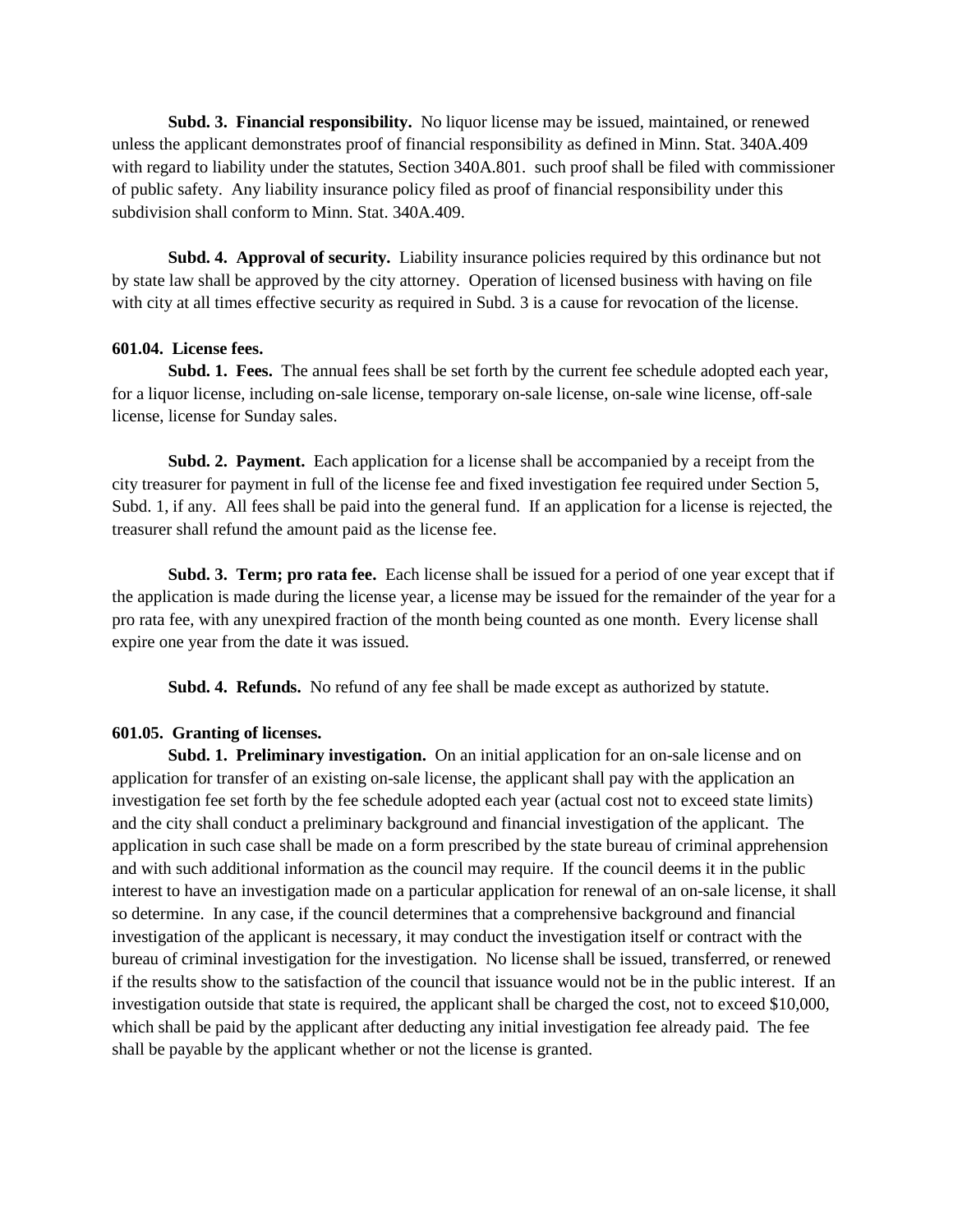**Subd. 2. Hearing and issuance.** The city council shall investigate all facts set out in the application and not investigated in the preliminary background and financial investigation conducted pursuant to Subd. 1. Opportunity shall be given to any person to be heard for or against the granting of the license. After the investigation and hearing, the council shall, in its discretion, grant or refuse the application. No on-sale wine license or off-sale license shall become effective until it, together with the security furnished by the applicant, has been approved by the commissioner of public safety.

**Subd. 3. Person and premises licensed; transfer.** Each license shall be issued only to the applicant and for the premises described in the application. No license may be transferred to another person or place without city council approval. Any transfer of stock of a corporate license is deemed a transfer of the license, and transfer of stock without prior council approval is a ground for revocation of the license.

**601.06. Persons ineligible for license.** No license shall be granted to any person made ineligible for such a license by state law. No more than one intoxicating liquor license shall be directly or indirectly issued with the city to any one person.

#### **601.07. Places ineligible for license.**

Subd. 1. General prohibition. No license shall be issued for any place or any business ineligible for such a license under state law.

Subd. 2. Insurance. Compliance with financial responsibility requirement of state law and of this ordinance is a continuing condition of any license granted pursuant to this ordinance.

Subd. 3. Licensee's responsibility. Every licensee is responsible for the conduct in the licensed establishment and any sale of alcoholic beverage by any employee authorized to sell such beverages in the establishment is the act of the licensee.

Subd. 4. Inspections Every licensee shall allow any peace officer, health officer or proper designated officer or employee of the city to enter, inspect, and search the premises of the licensee during business hours without a warrant.

Subd. 5. Display during prohibited hours. No on-sale establishment shall display liquor to the public during hours when the sale of liquor is prohibited.

# **601.09. Restrictions on purchase and consumption.**

**Subd. 1. Liquor in unlicensed places.** No person shall mix or prepare liquor for consumption in any place of business unless it has a license to sell liquor on-sale or a permit from the commissioner of public safety under Minn. Stat. 340A.414 and no person shall consume liquor in any such place.

**601.10. Suspension and revocation.** The council shall either suspend for up to 60 days or revoke any liquor license, or impose a civil fine not to exceed \$2,000.00 for each violation upon a finding that the licensee has failed to comply with any applicable statute, regulation, or ordinance relating to alcoholic beverages. Except in case of failure of financial responsibility no suspension or revocation shall take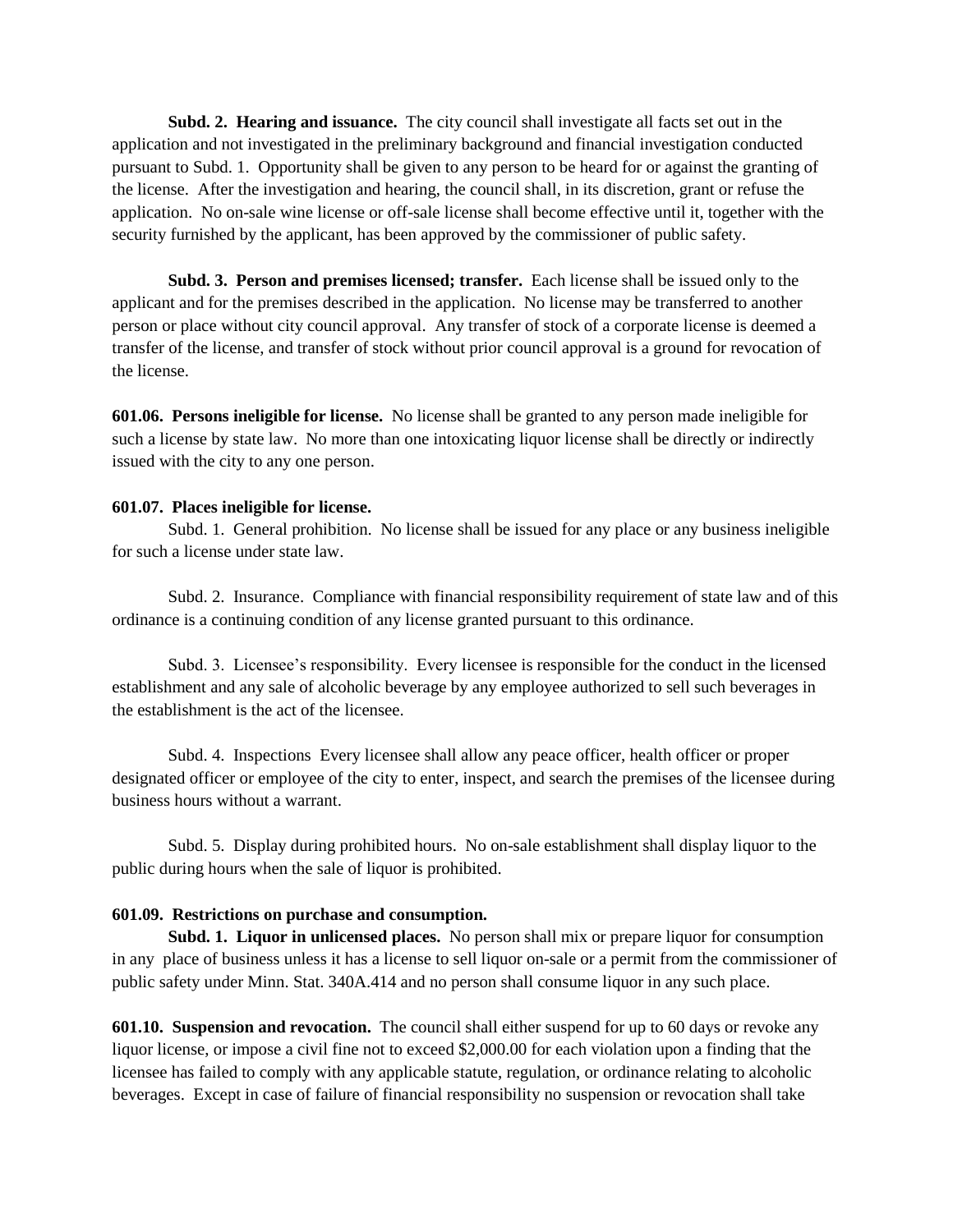effect until the licensee has been afforded an opportunity for hearing pursuant to Minn. Stat. 14.57 to 14.70 of the administrative procedure act.

Lapse of required dram shop insurance or bond, or withdrawal of a required deposit of cash or securities shall effect an immediate suspension of any license issued pursuant to this ordinance with further action of the city council Notice of cancellation, lapse of a current liquor liability policy or bond, or withdrawal of deposited cash or securities shall also constitute notice to the licensee of the impending suspension of the license. The holder of a license who has received notice of lapse of required insurance or bond, withdrawal or a required deposit, or of suspension or revocation of a license, may request a hearing hereon and if such a request is made in writing to the clerk a hearing shall be granted within 10 days of such longer period as may be requested. Any suspension under this paragraph shall continue until the city council determines that the financial responsibility requirements of this ordinance have again been met.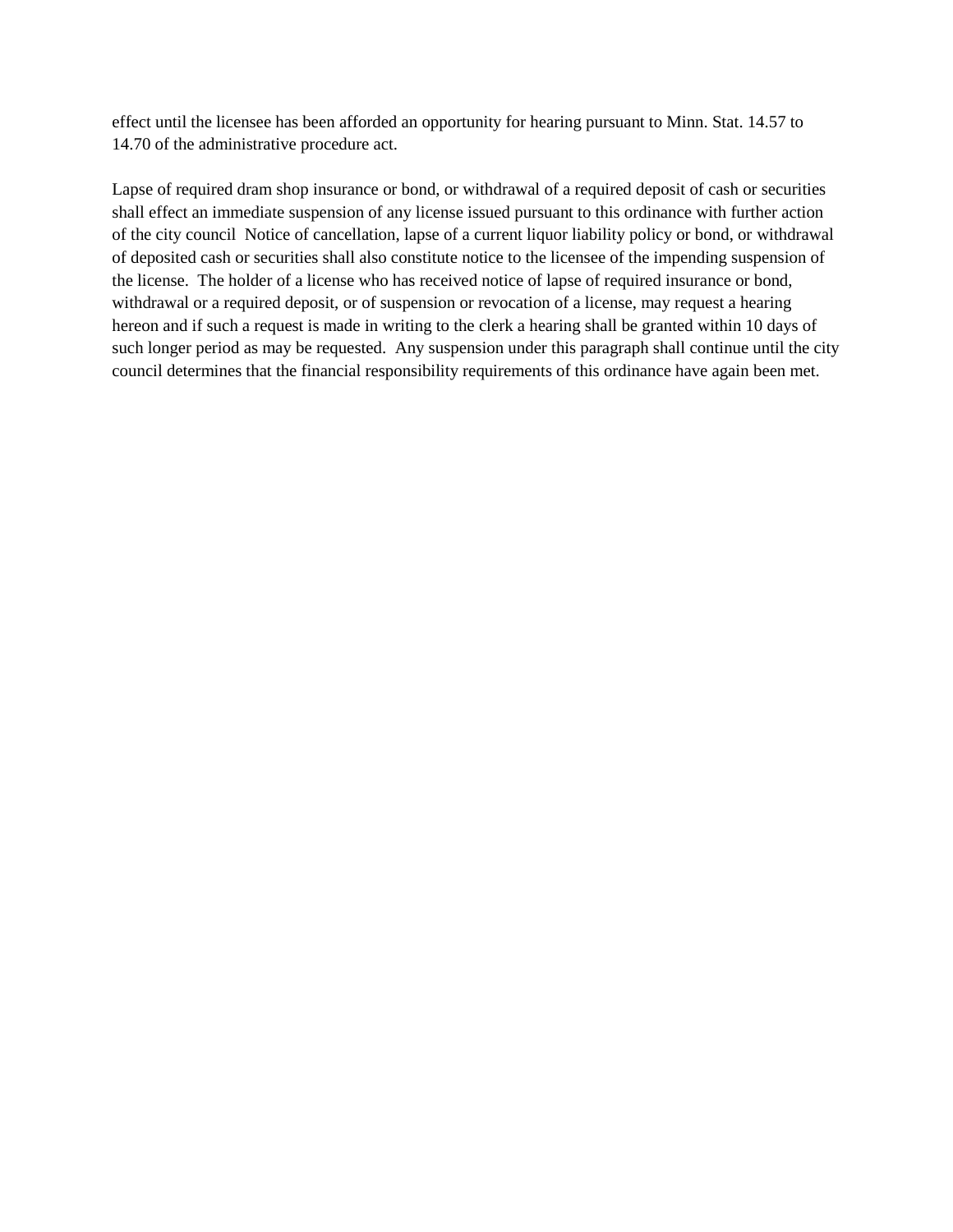# **CHAPTER 6: LIQUOR AND BEER**

(amended and adopted on May 14, 2014)

# **Part 2. Beer Licensing**

- 602.01 Definition of terms
- 602.02 License required
- 602.03 License applications
- 602.04 License fees
- 602.05 Granting of license
- 602.06 Persons ineligible for license
- 602.07 Places ineligible for license
- 602.08 Condition of license
- 602.09 Closing hours
- 602.10 Club
- 602.11 Restrictions on purchase and consumption
- 602.12 Suspension and revocation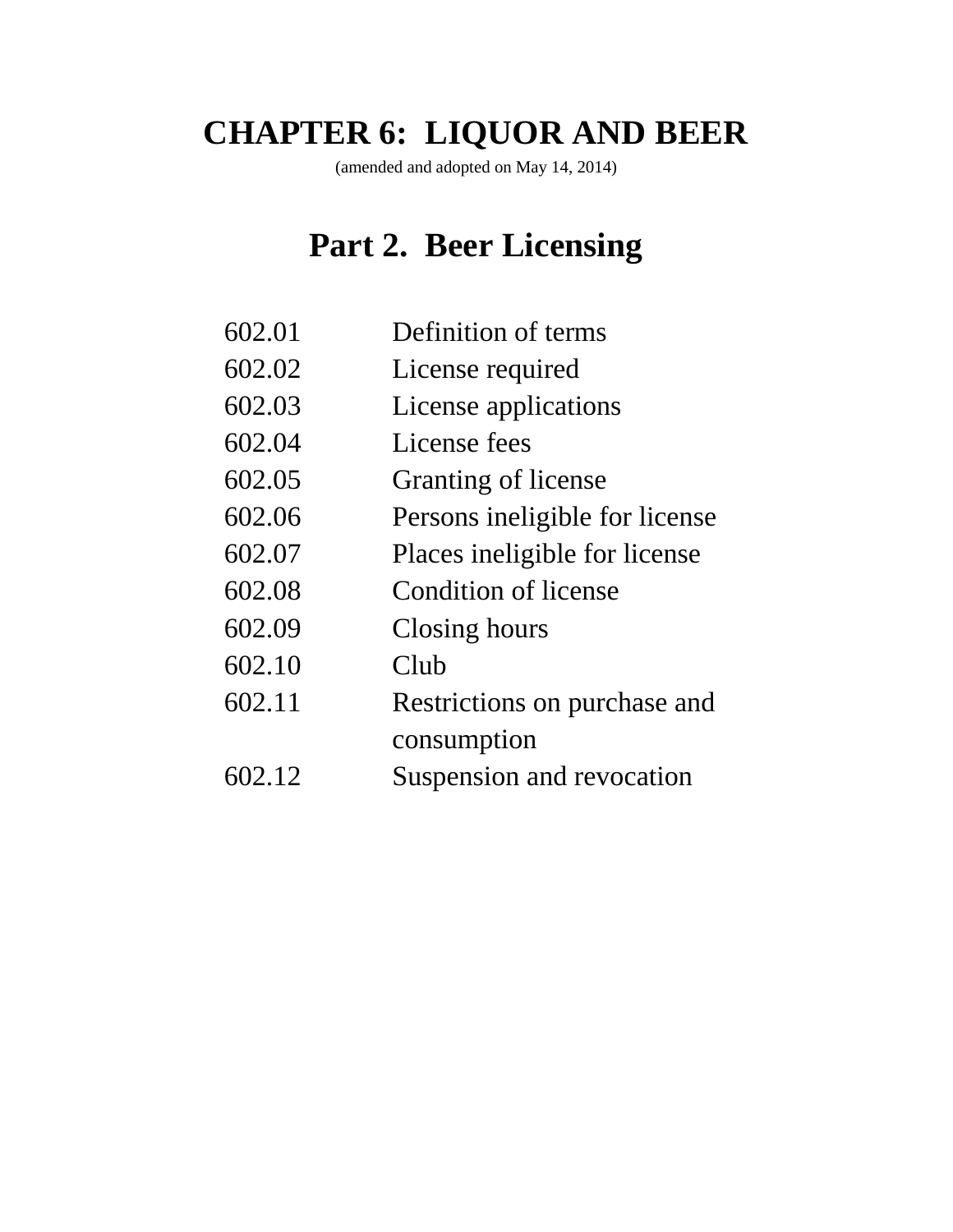### **Part 2. Beer Licensing**

#### **602.01. Definition of terms.**

**Subd. 1. Beer.** As used in this ordinance, beer or non-intoxicating malt liquor means any malt beverage with an alcoholic content of more than one-half of one percent by volume and not more than three and two-tenths percent by weight.

**Subd. 2. Beer store.** Beer store means an establishment used exclusively for the retail sale of beer, with the incidental sale of tobacco and soft drinks.

#### **602.02. License required.**

**Subd. 1. Licenses.** No person except wholesaler and manufacturers to the extent authorized by law, shall deal in or dispose of by gift, sale, or otherwise, or keep or offer for sale, any beer within the city without first having received a license as hereinafter provided. Licenses shall be of three kinds: 1) regular on-sale; 2) temporary on-sale; 3) off-sale.

**Subd. 2. Regular on-sale.** Regular on-sale licenses shall be granted to clubs, beer stores, exclusive on-sale liquor store, drugs stores, restaurants, hotels, and bowling centers where food is prepared and served for consumption on the premises. On-sale license shall permit the sale of beer for consumption on the premises only.

**Subd. 3. Temporary on-sale.** Temporary on-sale licenses shall be granted only to clubs, or charitable, religious, or non-profit organizations for the sale of beer for consumption on the premises only.

**Subd. 4. Off-sale.** Off-sale licenses shall permit the sale of beer at retail, in the original package for consumption off the premises only.

#### **602.03. License applications.**

**Subd. 1. Form.** Every application for a license to sell beer shall be made to the city clerk on a form supplied by the city and containing such information as the clerk or the city council may require. It shall be unlawful to make any false statement in an application. Every application for the issuance or renewal of a license shall include a copy of each summons received by the applicant under Minn. Stat. 340A.802 during the preceding year.

**Subd. 2. Proof of financial responsibility.** Prior to the issuance of a beer license, the applicant shall demonstrate proof of financial responsibility as defined in MN Stat. 340A.409, Subd. 1 , with reference to liability under MN Stat. 340A.801. Such proof shall be filed with commissioner of public safety except that if a license involves sales of beer of prospective vendor who is not required by law to file such proof with the commissioner of public safety, such proof shall be filed with the city clerk, Any liability insurance policy filed as proof of financial responsibility under this subdivision shall conform in MN Stat. 340A409.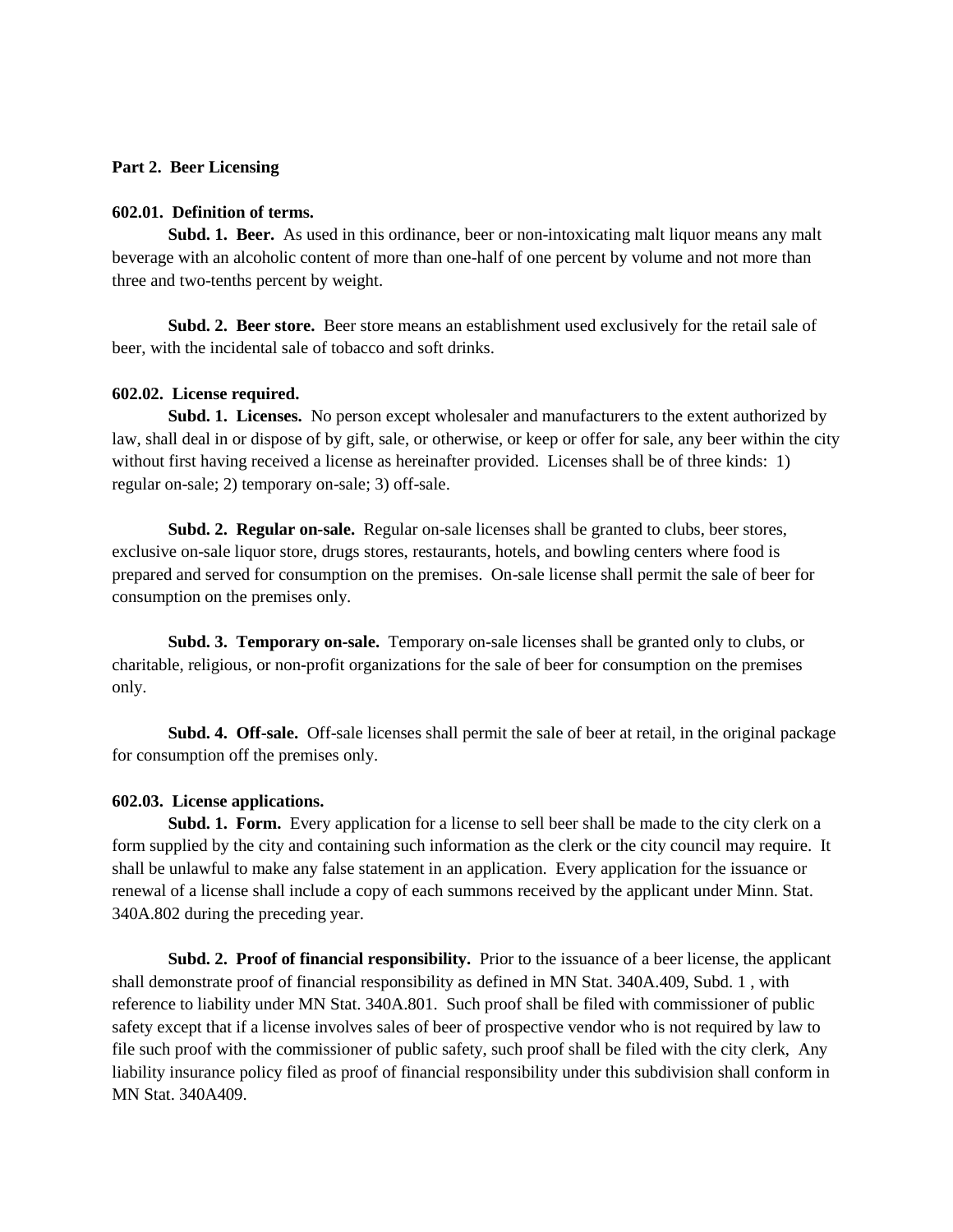**Subd. 3.** Approval of security. Liability insurance policies required by this ordinance but not by state law shall be approved as to form by the city attorney. Operation of a business licensed by this ordinance without having on file with the state insurance commissioner or the city at all times effective security as required in Subd. 2 is a cause of revocation or suspension of the license.

# **602.04. License fees.**

Subd. 1. Payment required. Each application for a license shall be accompanied by a receipt from the city treasurer for payment in full of the required fee for the license. All fees shall be paid into the general fund of the city. Upon rejection of any application for a license, the treasurer shall refund the amount paid.

**Subd. 2. Expiration; pro rata fees.** Every license except a temporary license shall expire on the last day of June in each year. Each license except a temporary license shall be issued for a period of one year, except that if a portion of the license has elapsed when the license is granted, the license shall be issued for the remainder of the year for a pro rata fee. In computing such a fee, any unexpired fraction of a month shall be counted as one month. A temporary license shall be issued for a specified period in which a special event to which the sale in incident is being held and such period shall be stated on the license.

**Subd. 3. Fees.** The annual fee for a regular on-sale license and temporary on-sale license are set forth on the fee schedule adopted each year by the city council.

**Subd. 4. Refunds.** No part of the fee paid for any license issued under this ordinance shall be refunded except in the following instances upon application to the council within 10 days from the happening of the event. There shall be refunded a pro rata portion of the fee for the unexpired period of the license, computed on a monthly basis, if:

- 1. The business ceases to operate because of destruction or damage;
- 2. The licensee dies;
- 3. The business ceases to be lawful for a reason other than a license revocation; or
- 4. The licensee ceases to carry on the licensed business under the license.

# **602.05. Granting of license.**

**Subd. 1. Investigation and hearing.** The city council shall investigate all facts set out in the application. Opportunity shall be given to any person to be heard for or against the granting of the license. After such investigation and hearing, the council shall grant or refuse the application in its discretion.

**Subd. 2. Transfers.** Each license shall be issued to the applicant only and shall not be transferable to another holder. Each license shall be issued only for the premises described in the application. No license may be transferred to another place without the approval of the council.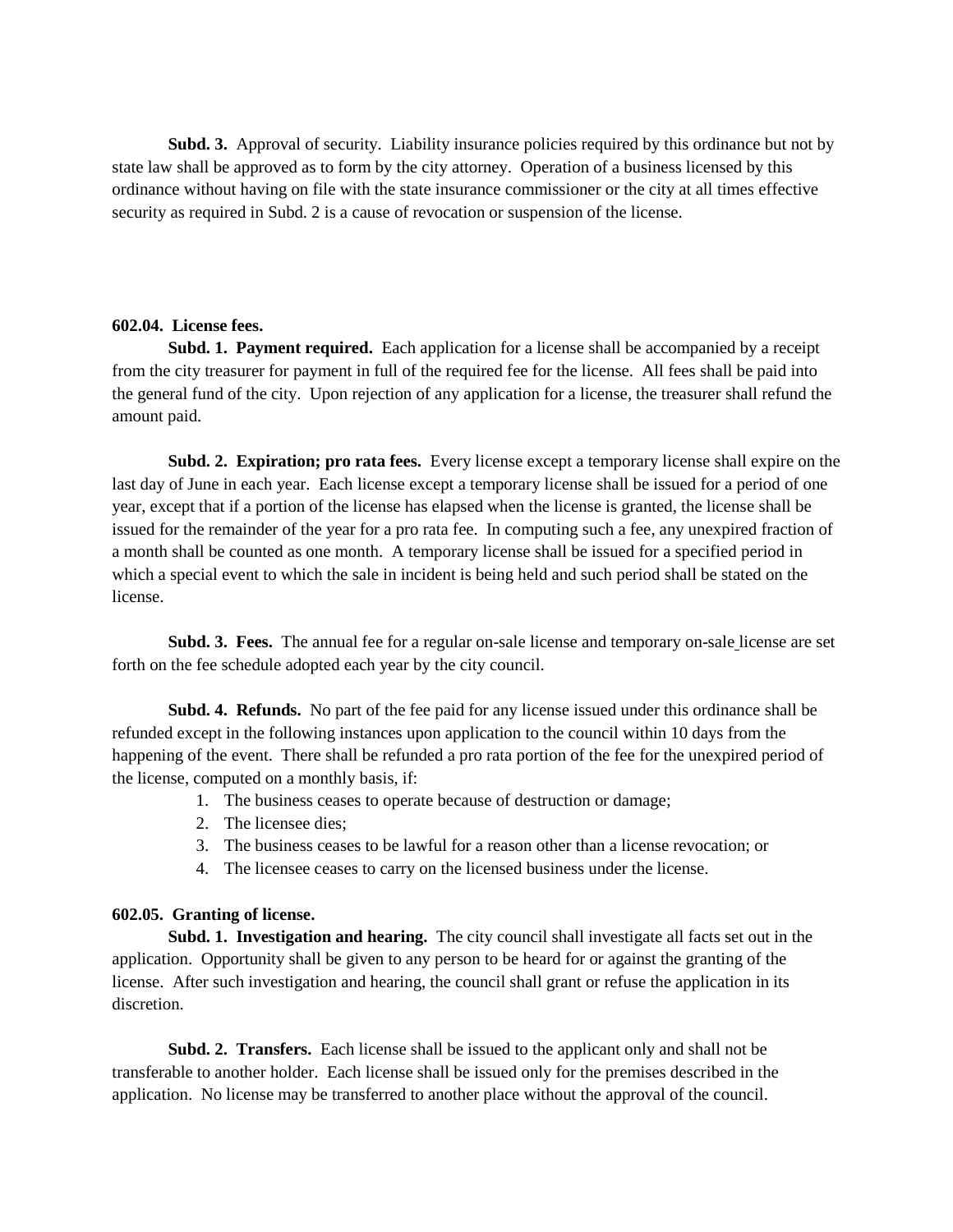**602.06. Persons ineligible for license.** No license shall be granted to or held by any person who:

- 1. Is under 21 years of age;
- 2. Has within five years prior to the application for such license, been convicted of a felony, or of violating any law of this state or local ordinances relating to the manufacture, sale, distribution or possession for sale or distribution of intoxicating liquors, and cannot show competent evidence under MN State. 364.03 of sufficient rehabilitation and present fitness to perform the duties of a beer licensee;
- 3. Is a manufacturer of beer or is interested in the control of any place where beer is manufactured.
- 4. Is not a citizen or resident alien.
- 5. Is not of good moral character;
- 6. Is not the proprietor of the establishment for which the license is issued.

# **602.07. Places ineligible for license.**

Subd. 1. Conviction or revocation. No license shall be granted for sale on any premises where a licensee has been convicted on the violation of this ordinance, or of the state beer or liquor law, or where any license hereunder has been revoked for cause until one year has elapsed after such conviction or revocation.

**Subd. 2. Unpaid claims.** No license shall be granted for operation on any premises upon which taxes or assessments or other financial claims of the city are delinquent and unpaid.

### **602.08. Condition of license.**

**Subd. 1. General conditions.** Every license shall be granted subject to the conditions in the following subdivisions and all other provision of this ordinance and of any other applicable ordinance of the city or state law.

**Subd. 2. Insurance.** Compliance with financial responsibility requirements of state law and of this ordinance is a continuing condition of any license granted pursuant to this ordinance.

**Subd. 3. Sales to minor or obviously intoxicated persons.** No beer shall be sold or serviced to any obviously intoxicated persons and to any person under 21 years of age.

**Subd. 4. Consumption by minors.** No person under the age of 21 years shall be permitted to consume beer on the licensed premises.

**Subd. 5. Employment of minors.** No person under the age of 18 years shall be employed on the premises of a beer store.

**Subd. 6. Interest of manufacturers or wholesalers**. No manufacturer or wholesaler of beer shall have any ownership of, or interest in, an establishment licensed to sell at retail contrary to the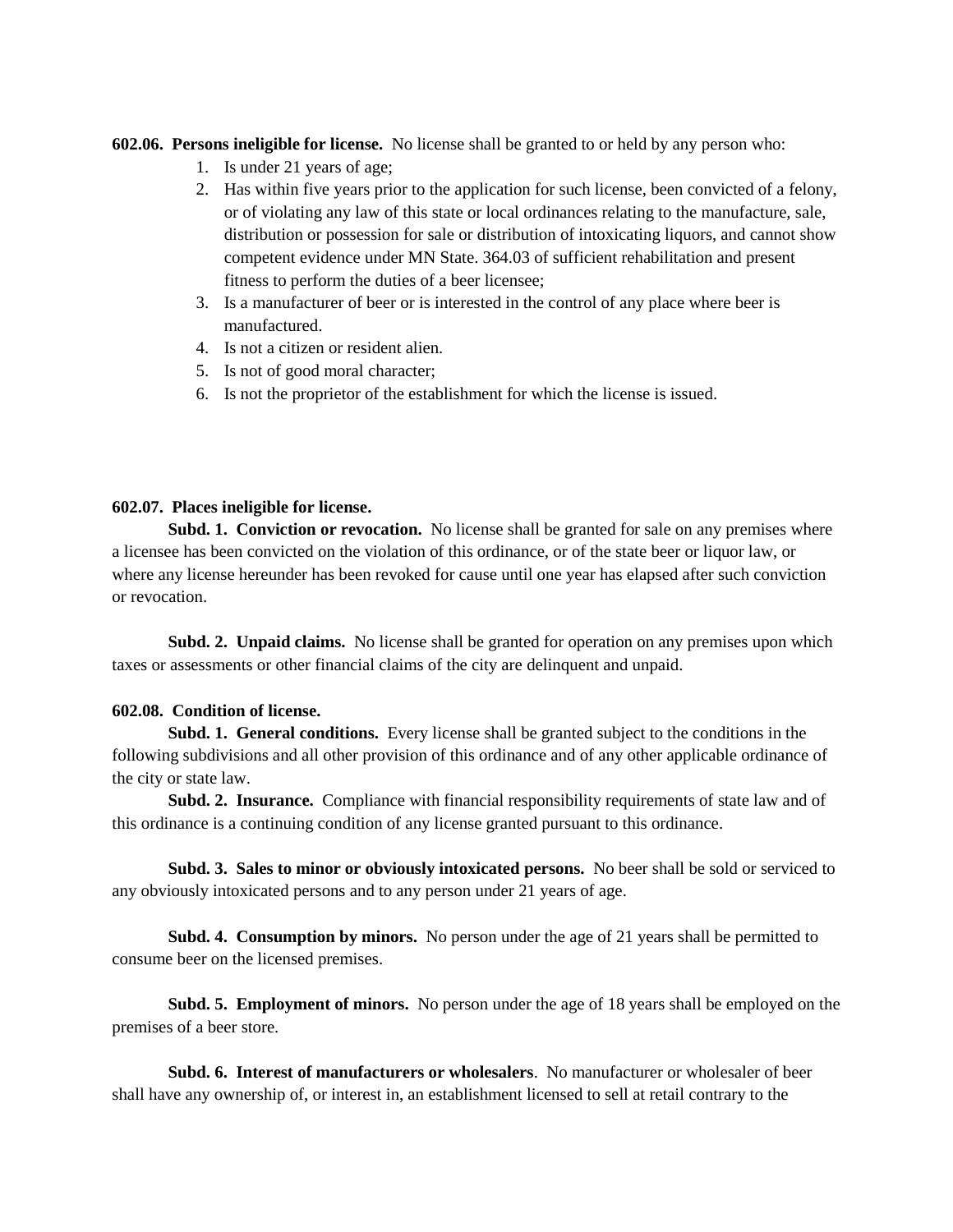provision of MN Stat. 340A.301, Subd. 7. No retail licensee and manufacturer or wholesaler of beer shall be parties to any exclusive purchase contract. No retail licensee shall receive any benefits contrary to law from a manufacturer or wholesaler of beer and no such manufacturer or wholesaler shall confer any benefits contrary to law upon a retail licensee.

**Subd. 7. Sales of intoxicating liquor**. No licensee who does not hold a consumption and display permit shall see or permit the consumption of display of intoxicating liquor on the license premises or served any liquor liquid for the purpose of mixing with intoxicating liquor. The presence of intoxicating liquor on the premises of such a licensee shall be prima facie evidence of possession of intoxicating liquors for the purpose of sale; and the serving of any liquid for the purpose of mixing with intoxicating liquors shall be prima facie evidence that intoxicating liquor is being permitted to be consumed or displayed contrary to this ordinance.

**Subd. 8. Searches and seizures.** Any peace officer may enter, inspect and search the premises of a licensee during business hours without a search and seizure warrant and may seize all intoxicating liquor found on the licensed premises in violation of Subd. 7.

**Subd. 9. Licensee's responsibility.** Every licensee is responsible for the conduct in the licensee's establishment and any sale of alcoholic beverages by any employee authorized to sell such beverage is the act of the licensee.

**Subd. 10. Banquet rooms.** A regular on-sale license shall entitle the holder to serve beer in a separate room of the licensed premises for banquets or dinners at which are present not fewer than 25 persons.

**602.09. Closing hours.** No sale of beer shall be made on any Sunday between the hours of 2:00 a.m. and 12:00 noon, nor between the hours of 2:00 a.m. and 10:00 a.m. on any other day of the week.

**602.10. Club.** No club shall sell beer except to members and to guests in the company of members.

# **602.11. Restrictions on purchase and consumption.**

**Subd. 1. Consumption.** It is unlawful for any person under the age of 21 years to consume beer unless in the household of the person's parent or guardian and with the consent of the parent or guardian.

**Subd. 2. Purchasing.** It is unlawful for any person:

- 1. To sell, barter, furnish, or give beer to a person under 21 years of age, except that a parent or guardian or a person under that age may give or furnish beer to the person solely for consumption in the household of the parent or guardian;
- 2. Under the age of 21 years to purchase or attempt to purchase beer; or
- 3. To induce a person under the age of 21 years to purchase or procure beer.

**Subd. 3. Possession.** It is unlawful for a person under the age of 21 years to possess beer with the intent to consume it at a place other than the household of the person's parent or guardian. Possession at a place other than the household of a parent or guardian is prima facie evidence of intent to consume it at a place other than the household of the parent or guardian.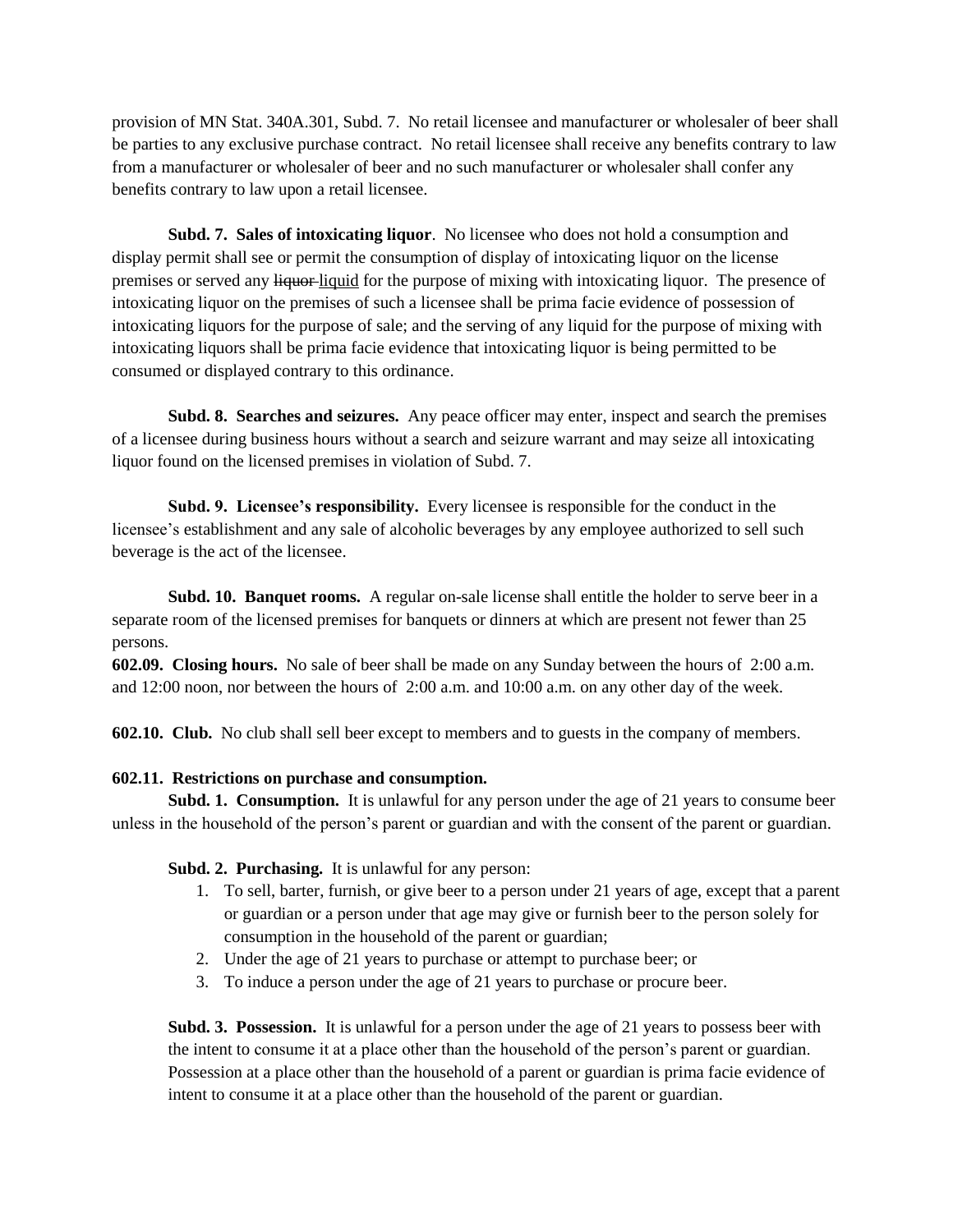**Subd. 4. Entering licensed premises.** It is unlawful for a person under the age of 21 years to enter an establishment licensed under this ordinance in order to purchase beer or have been served or delivered.

**Subd. 5. Misrepresentation of age.** It is unlawful for a person under the age 21 years to misrepresent his or her age for the purpose of purchasing beer.

**Subd. 6. Proof of age.** Proof of age for purchasing or consuming beer may be established only by a valid driver's license or Minnesota identification card, or in the case of a foreign national by a valid passport.

**Subd. 7. Liquor consumption and display.** No person shall consume or display any intoxicating liquor on the premises of a licensee who does not hold a consumption and display permit.

**602.12. Suspension and revocation.** The council shall either suspend for up to 60 days or revoke any beer license, or impose a civil fine not to exceed \$2,000.00, for each violation upon a finding that the licensee has failed to comply with any applicable statute, regulation, or ordinance relating to alcoholic beverages. Except in case of failure of financial responsibility, no suspension or revocation shall take effect until the licensee has been afforded an opportunity for hearing pursuant MN Stat. 14.57 to 14.69 of the administrative procedure act. Lapse of required dram shop insurance or bond, or withdrawal of a required deposit of cash or securities, shall effect an immediate suspension of any license issued pursuant to this ordinance without further action of the city council. Notice of cancellation, lapse of a current liquor liability policy or bond, or withdrawal of deposited cash or securities shall also constitute notice to the licensee of the impending suspension of the license. The holder of a license who has received notice of lapse or required insurance or bond, or withdrawal of a required deposit, or of suspension or revocation of a license, may request a hearing thereon, and if such a request is made in writing to the clerk a hearing shall be granted within 10 days or such longer period as may be required. Any suspension under this paragraph shall continue until the city council determines that the financial responsibility requirements of this ordinance have again been met.